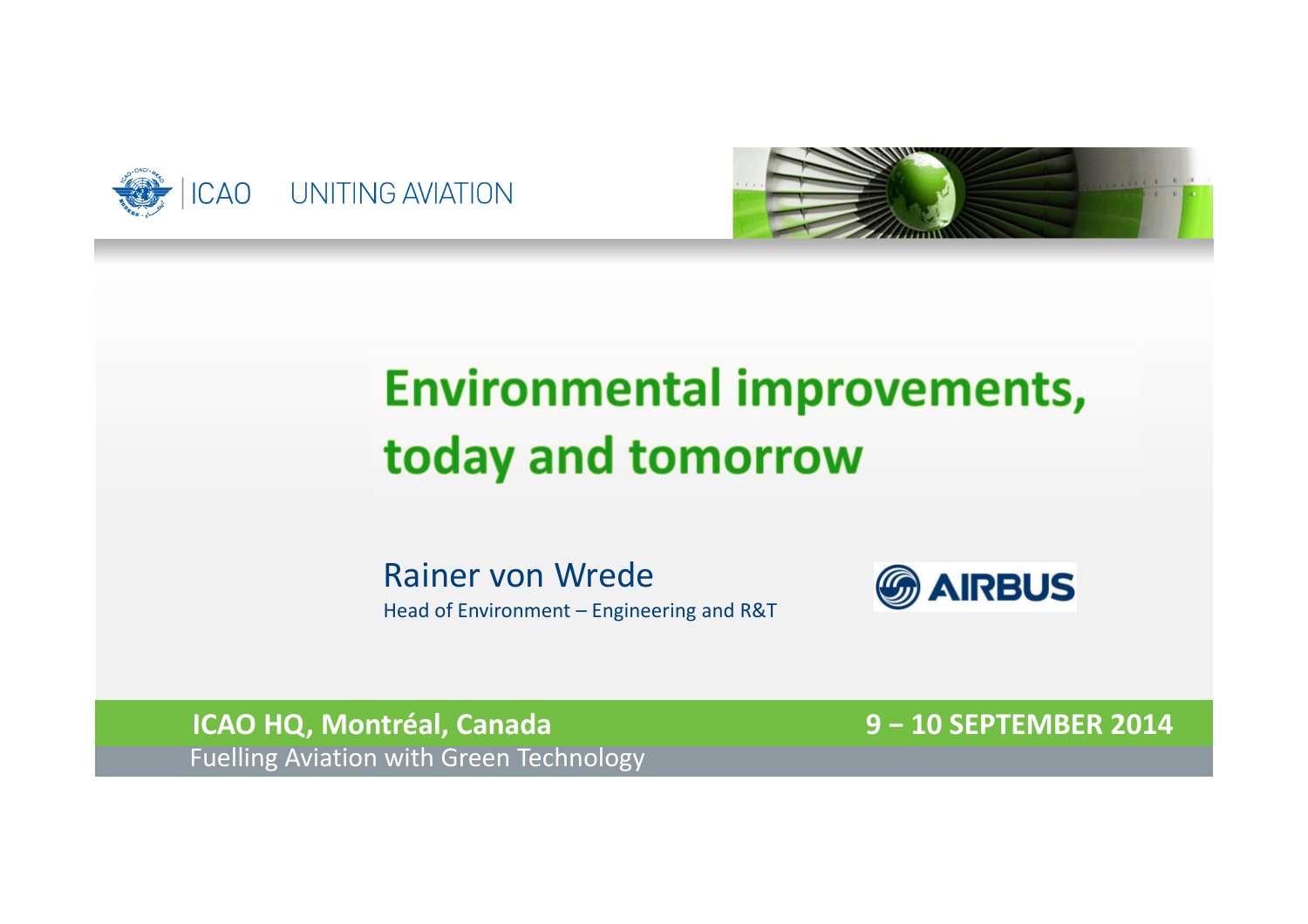

# **Challenges**



Flying **Safely and Simply**

Flying **Economically & Efficiently**

Flying **Green**





Fuelling Aviation with Green Technology, ICAO HQ, Montreal, Canada, 9 and 10 September 2014 R. von Wrede COARDUS Page 2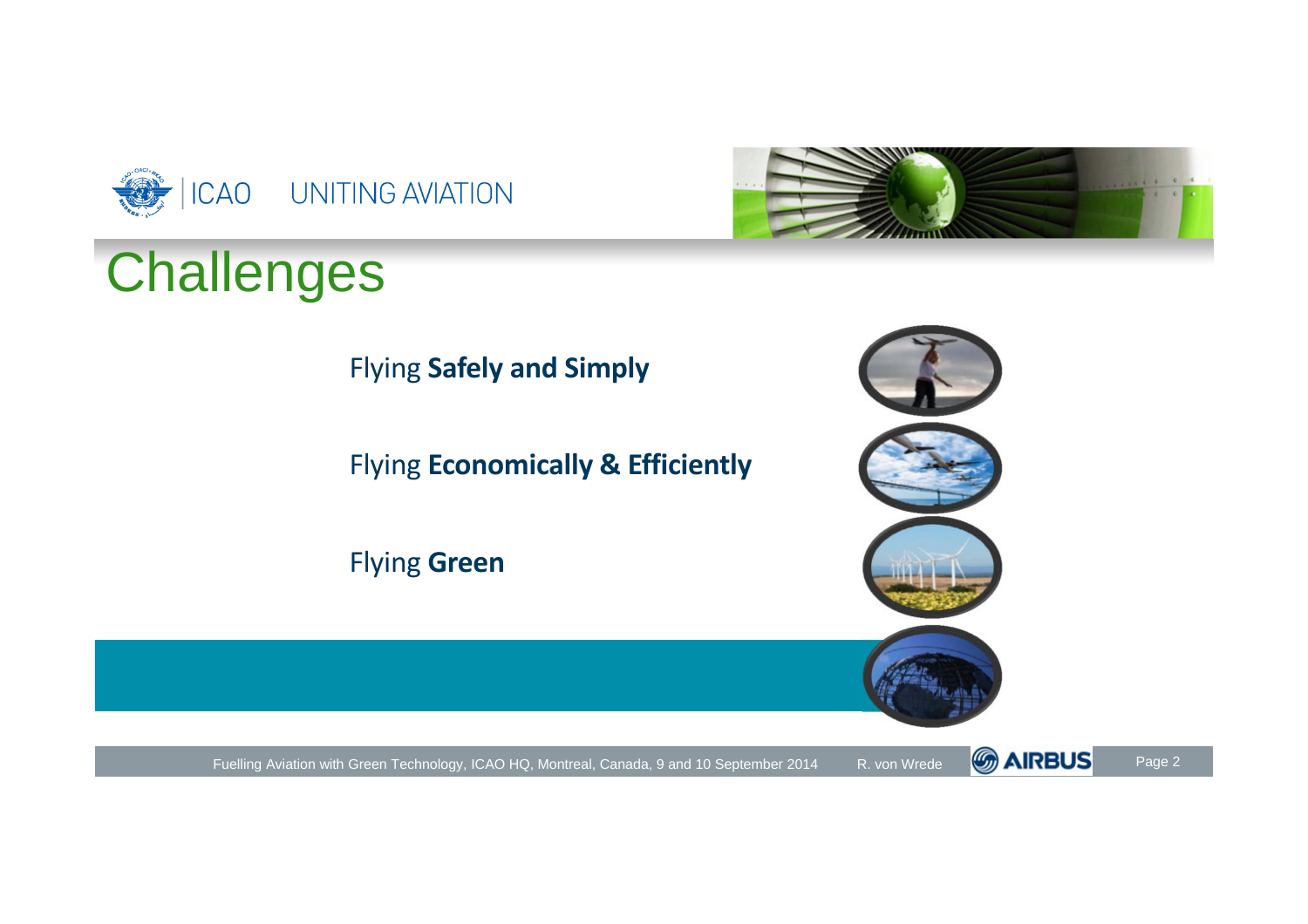

**GAIRBUS** Fuelling Aviation with Green Technology, ICAO HQ, Montreal, Canada, 9 and 10 September 2014 R. von Wrede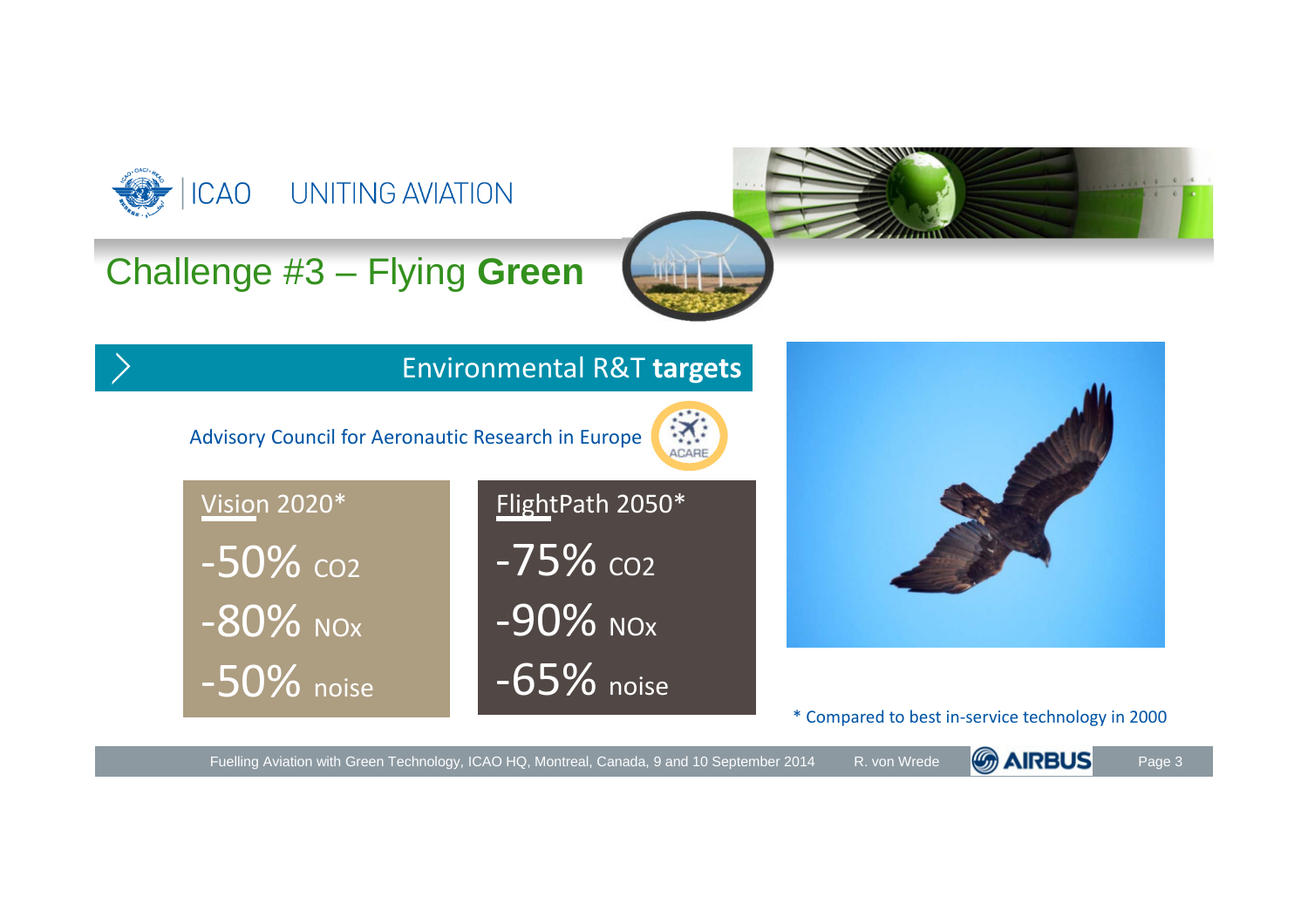



**All Community of Community** Community of the Community of Tensor

# **Technologies** & Future Trends

Fuelling Aviation with Green Technology, ICAO HQ, Montreal, Canada, 9 and 10 September 2014 R. von Wrede COARBUS Page 4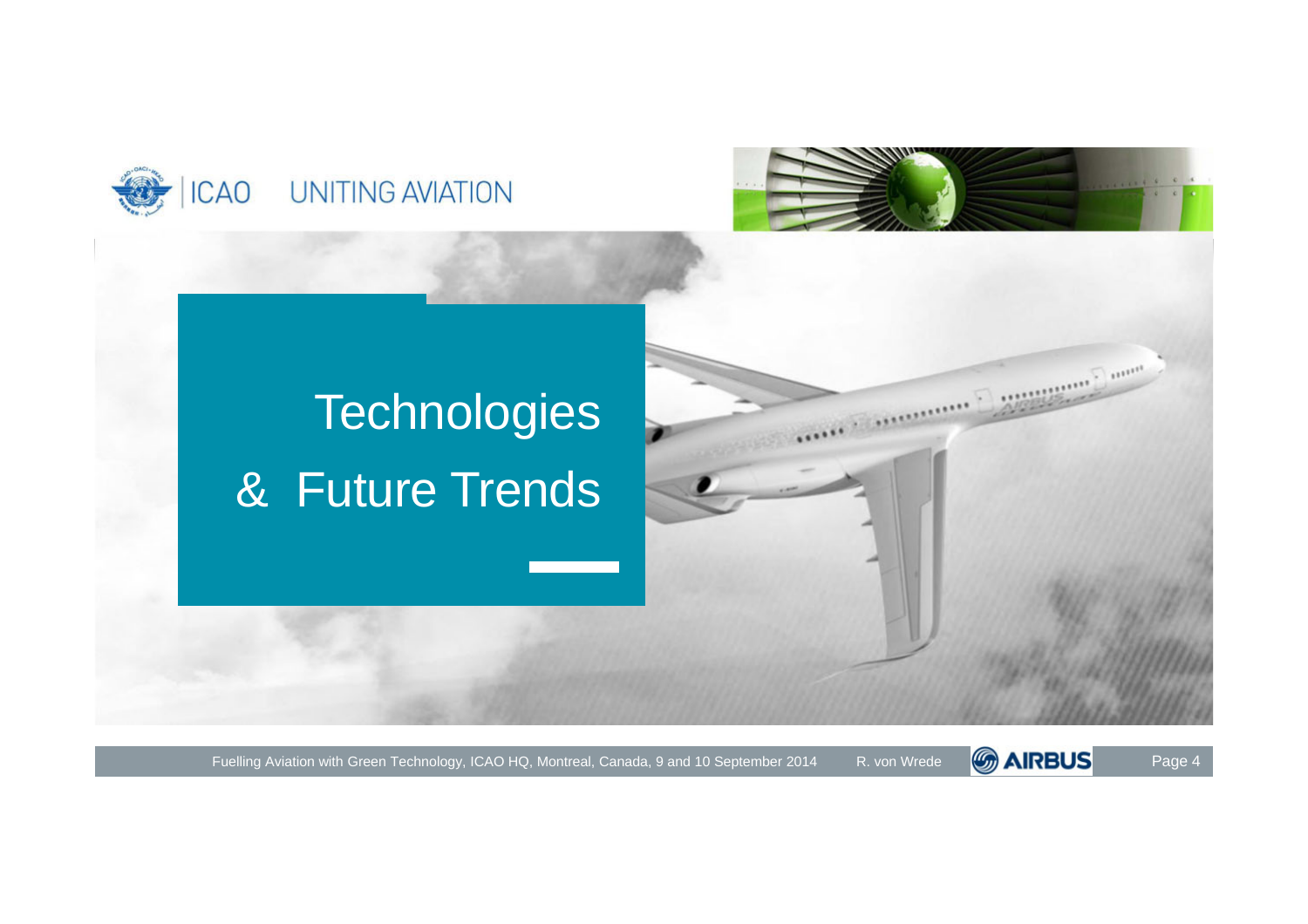





Fuelling Aviation with Green Technology, ICAO HQ, Montreal, Canada, 9 and 10 September 2014 R. von Wrede

Page 5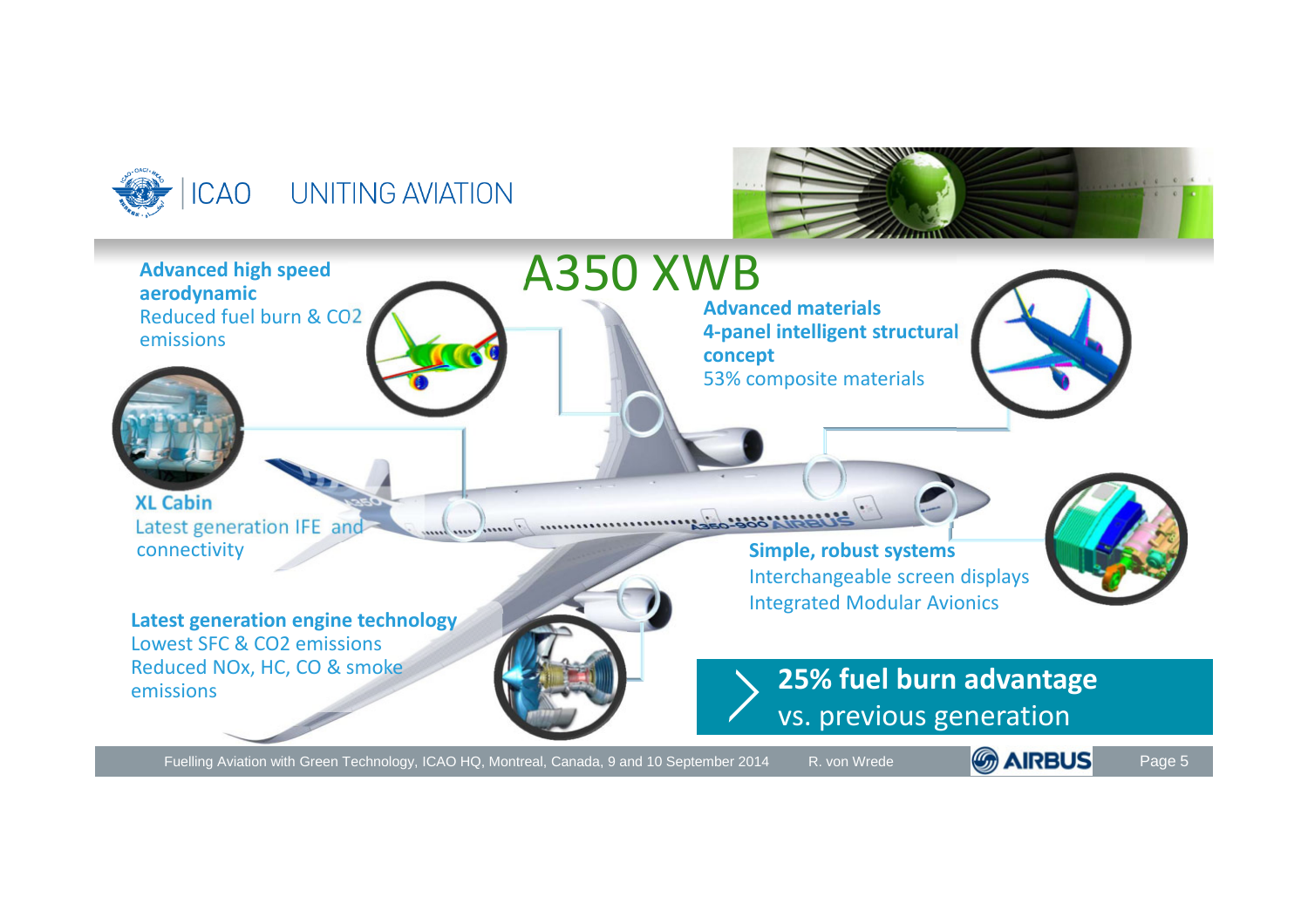



### AIRBUS product vision

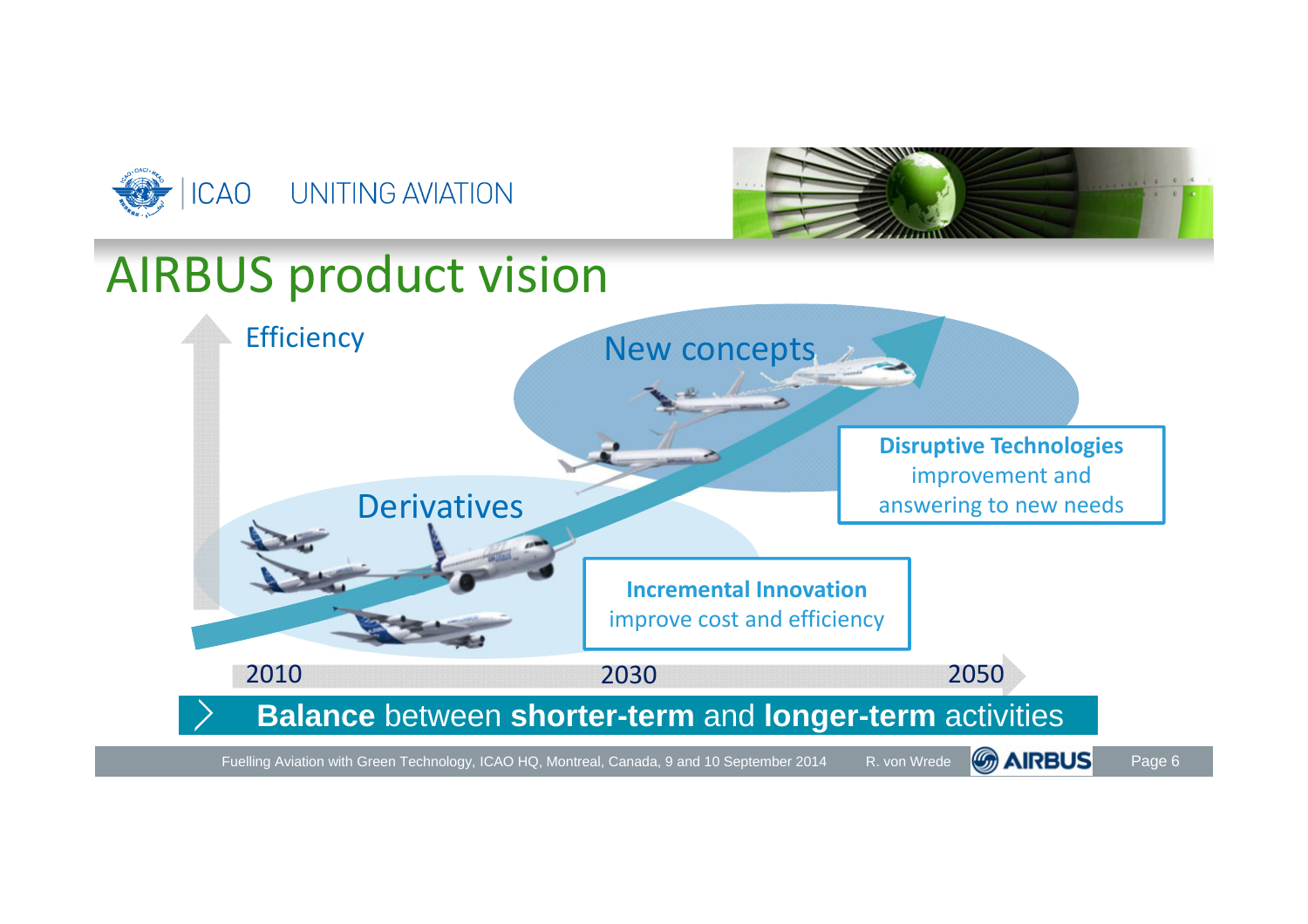



#### AIRBUS Research & Technology – main streams (1/3)

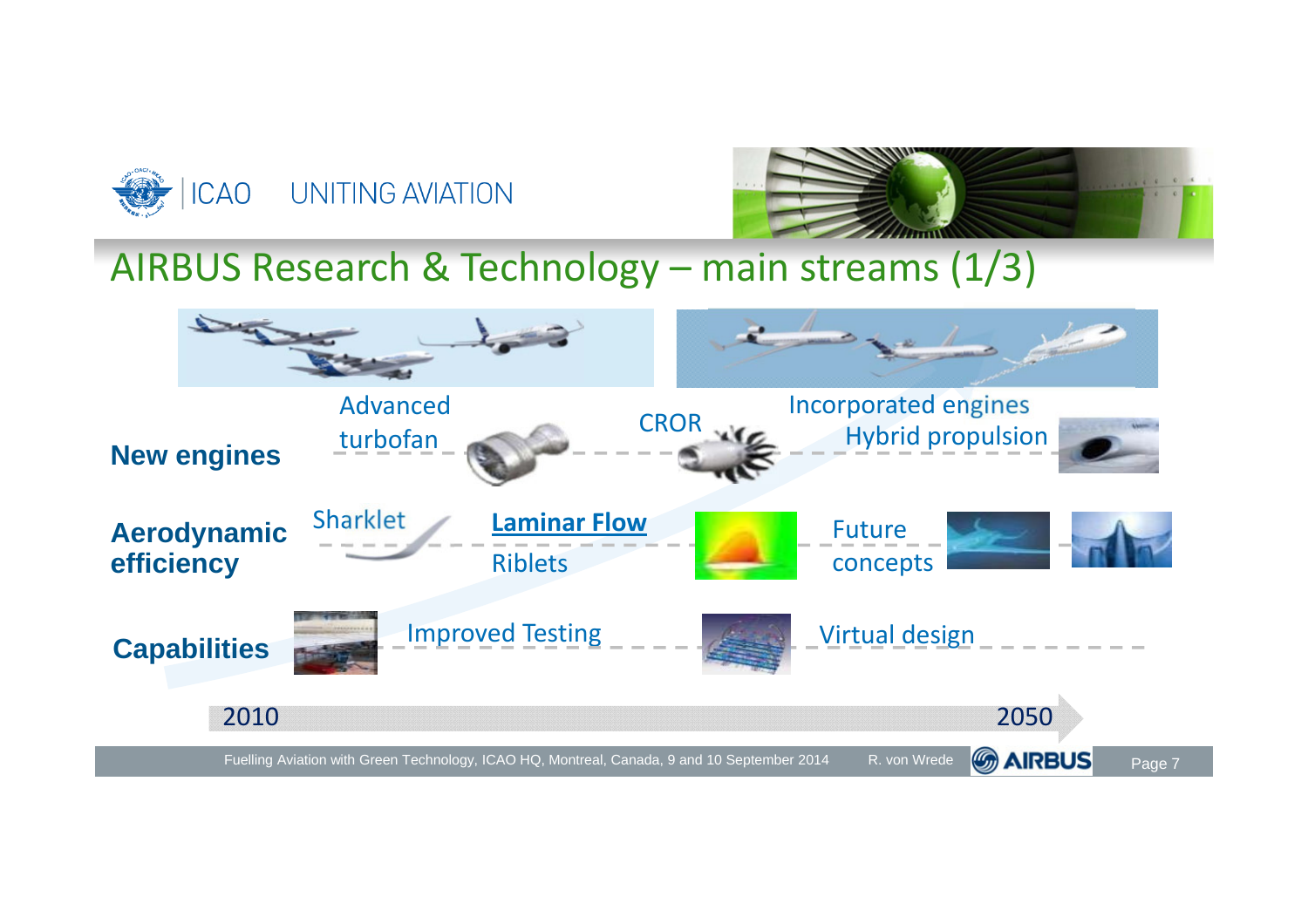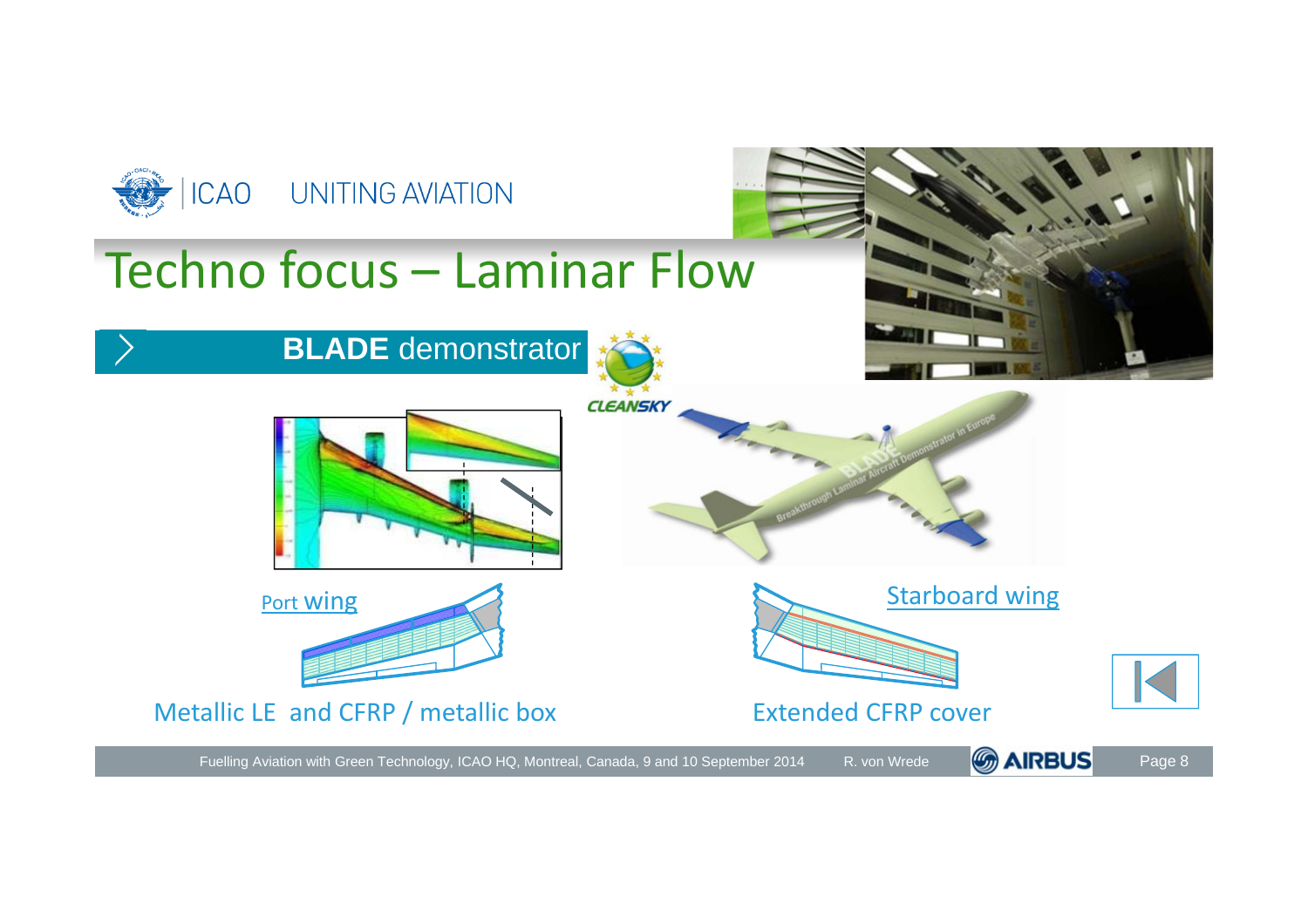



AIRBUS Research & Technology – main streams (2/3)

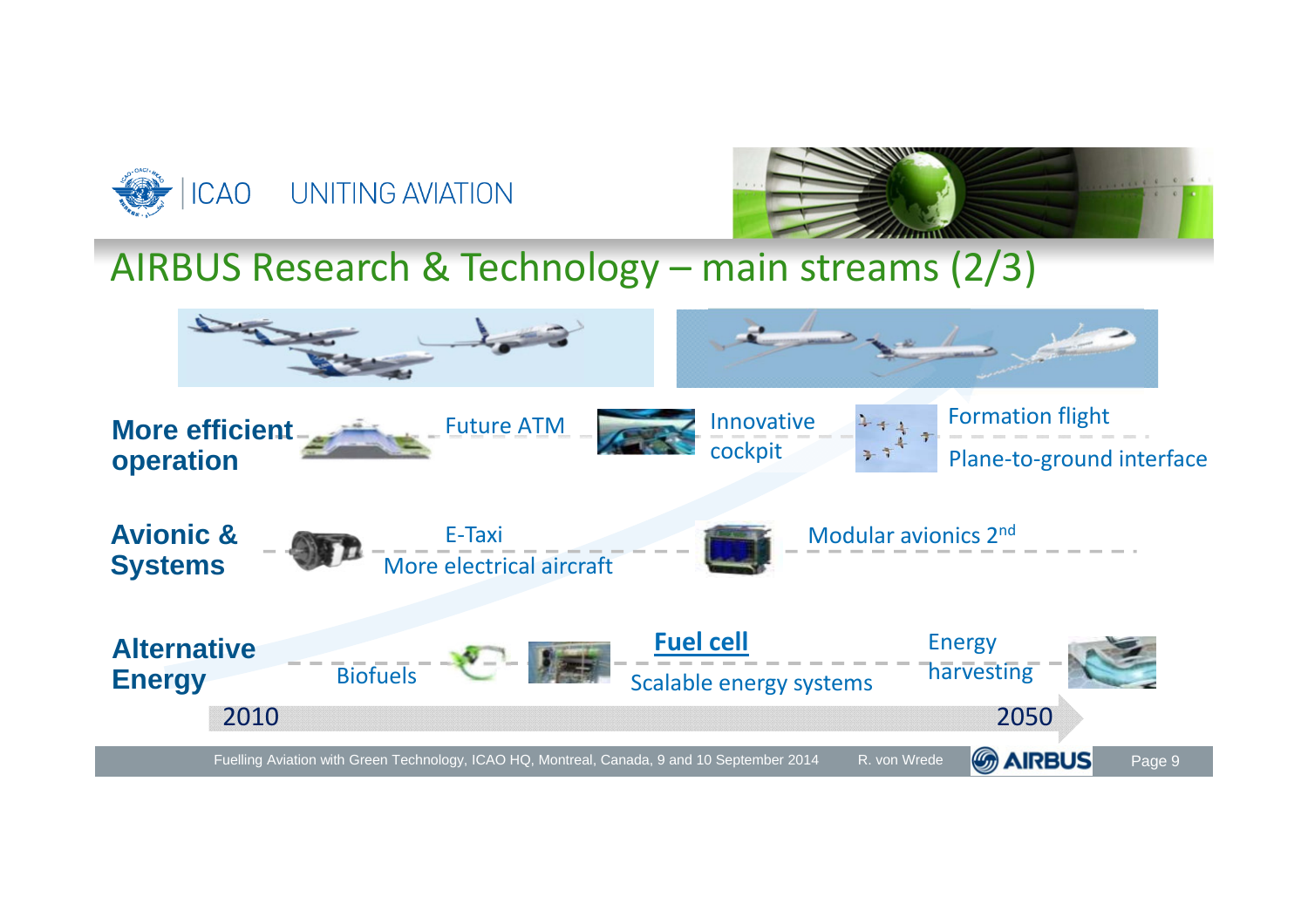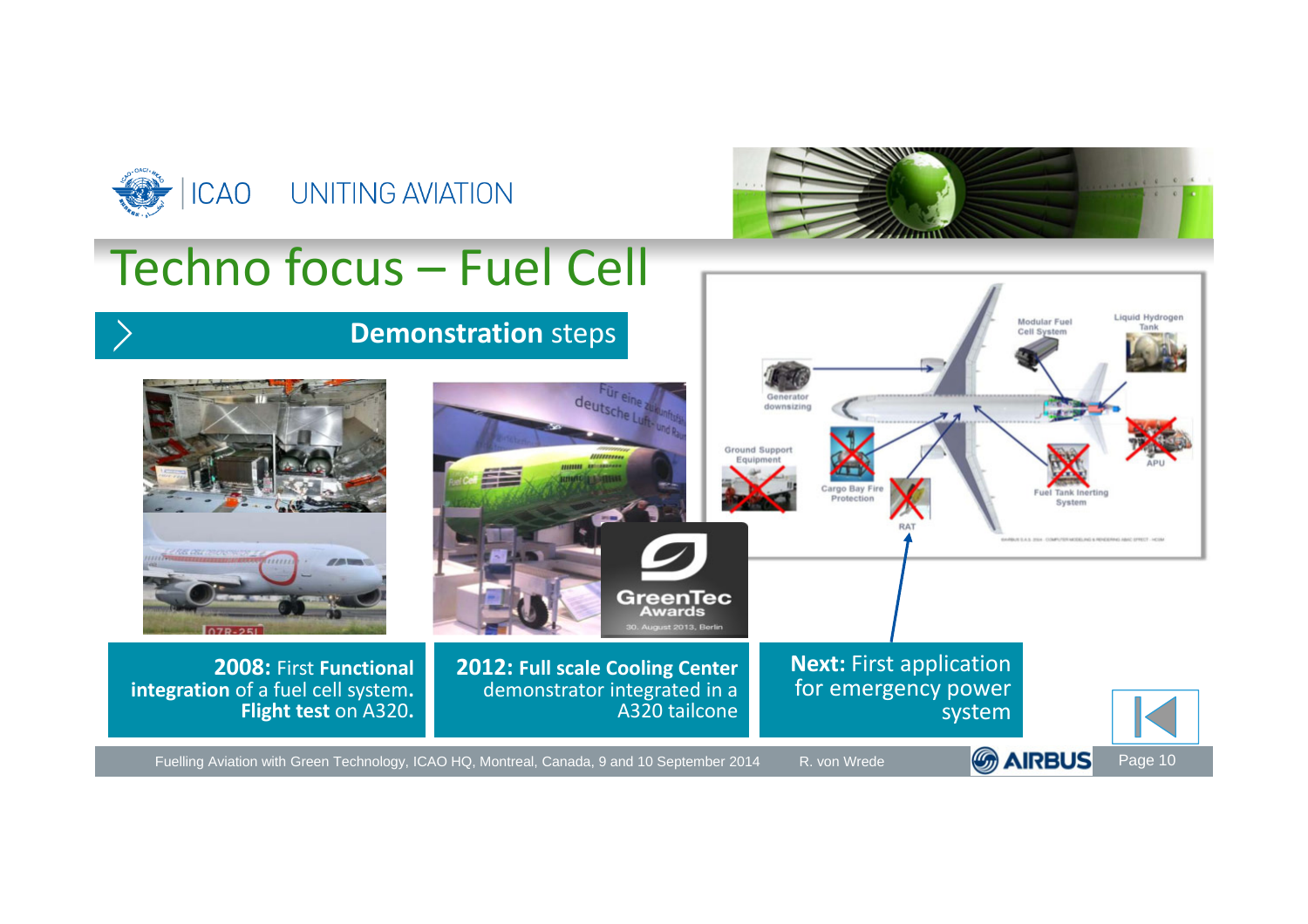



AIRBUS Research & Technology – main streams (3/3)

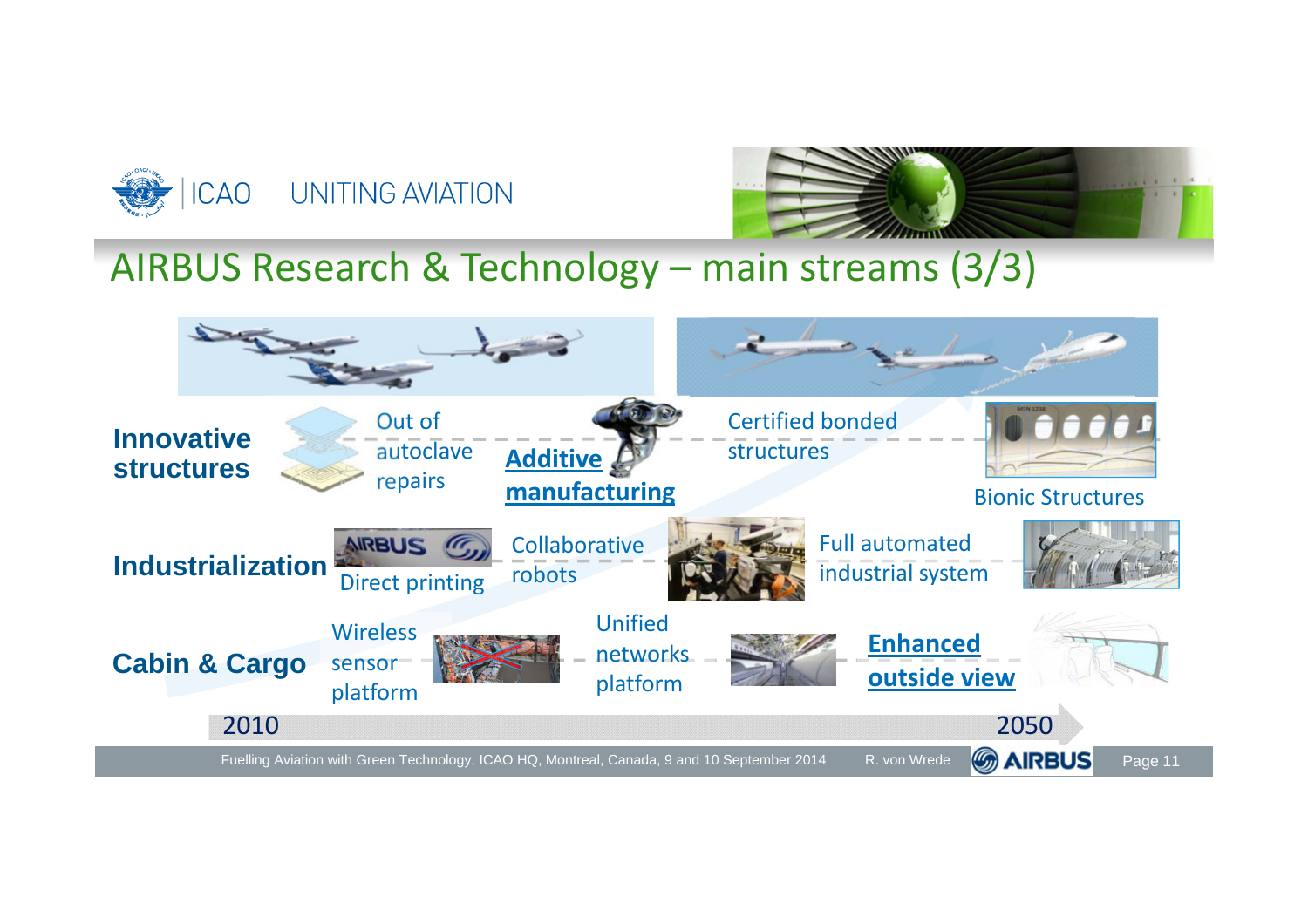



### Techno focus – Additive Layer Manufacturing

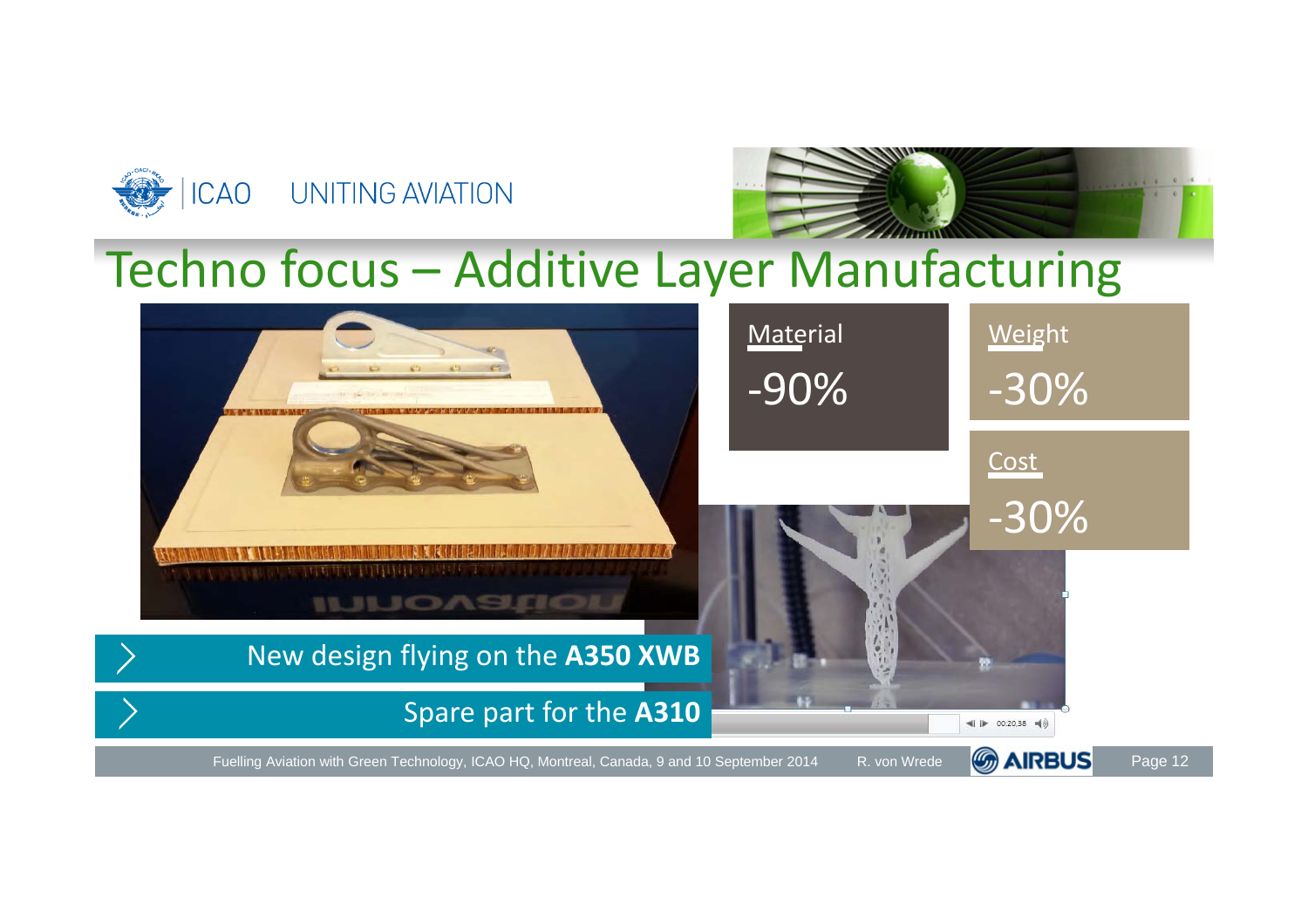



### Techno focus – Enhanced cabin outside view



Fuelling Aviation with Green Technology, ICAO HQ, Montreal, Canada, 9 and 10 September 2014 R. von Wrede **CARBUS** Page 13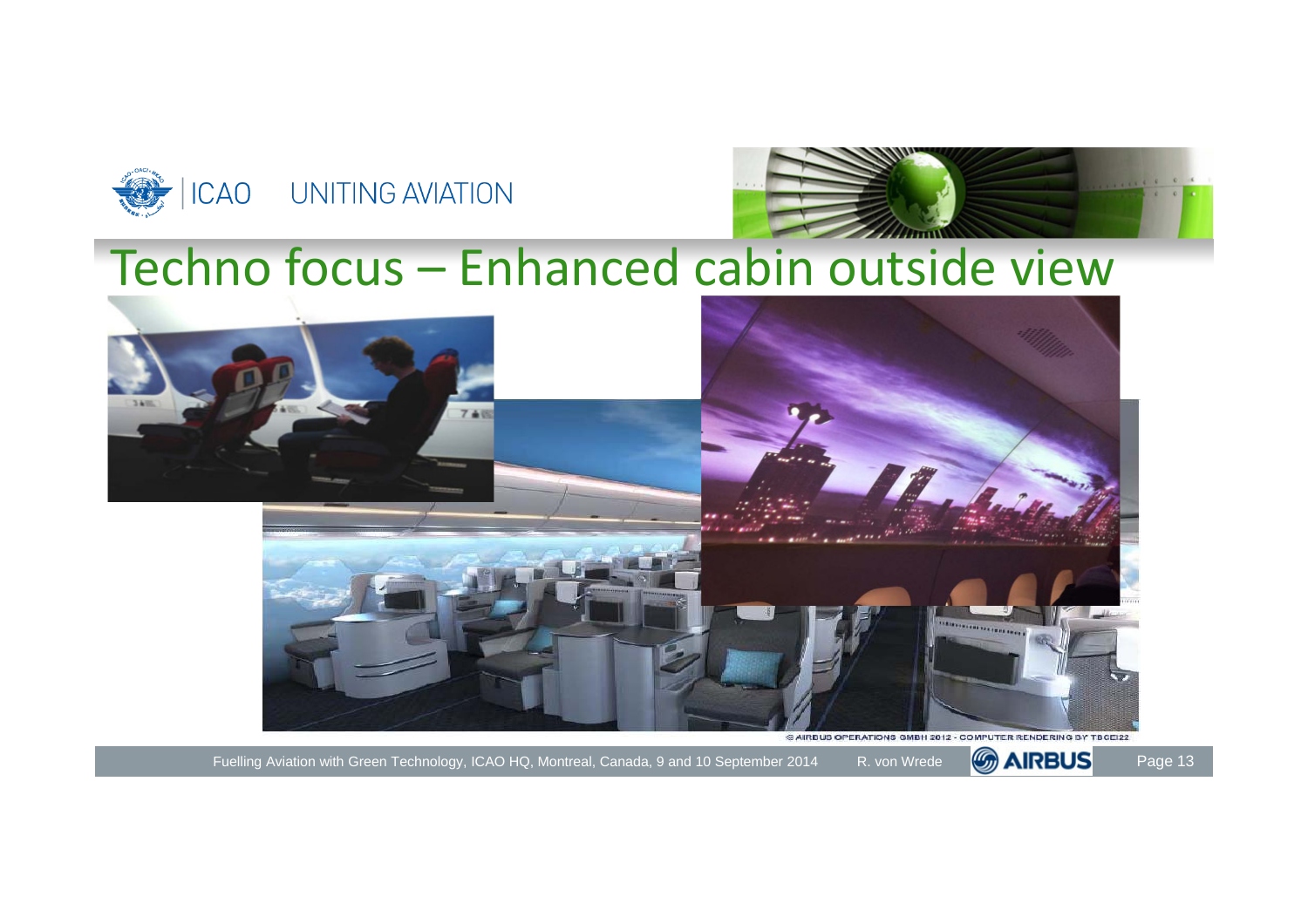